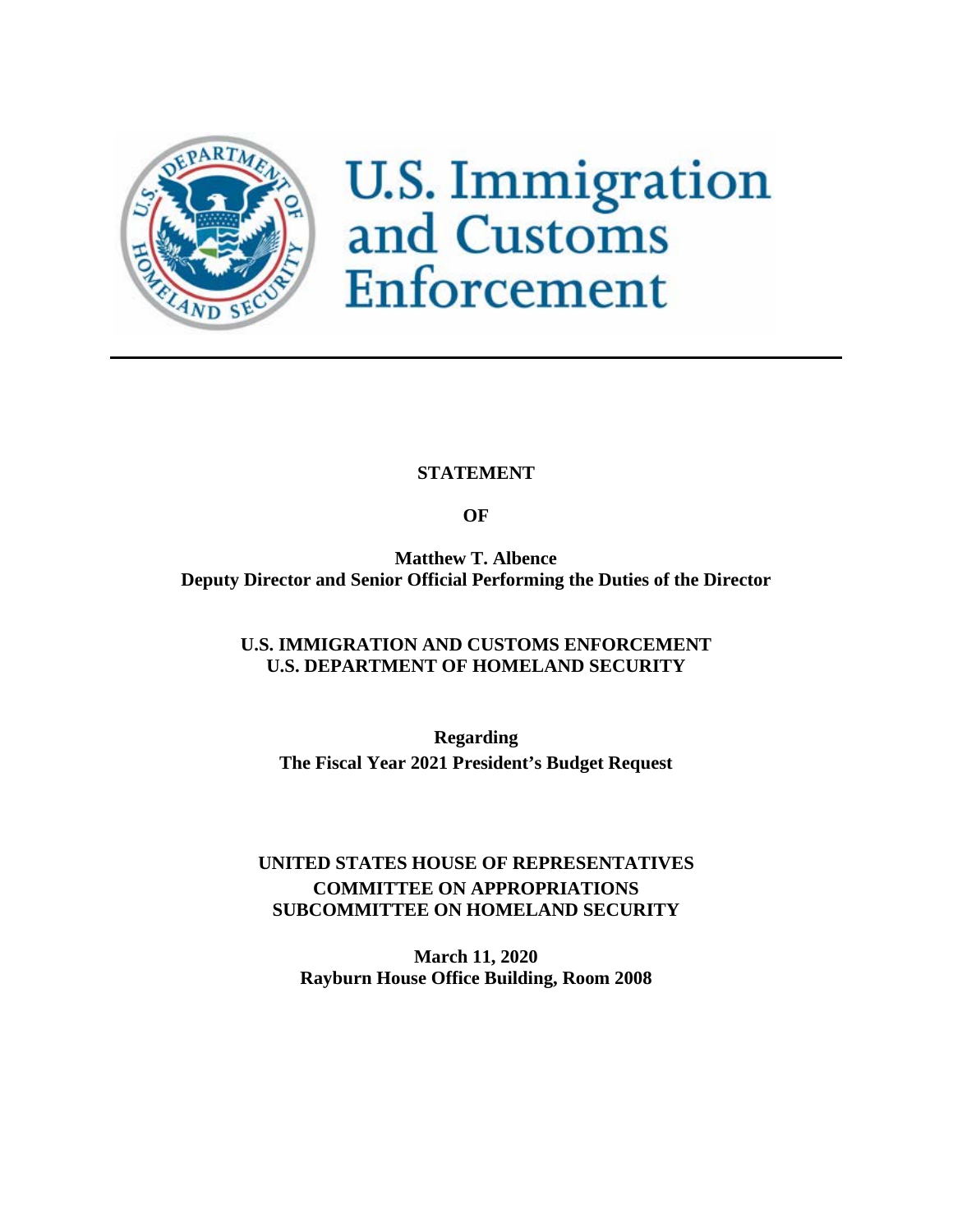#### **INTRODUCTION**

Chairwoman Roybal-Allard, Ranking Member Fleischmann, and distinguished Members of the Subcommittee, it is an honor to appear before you today. U.S. Immigration and Customs Enforcement (ICE) promotes homeland security and public safety through the criminal and civil enforcement of more than 400 federal statutes, while focusing on immigration enforcement, preventing terrorism, and combatting the transnational criminal organizations (TCOs) that exploit the nation's trade, travel, and financial systems.

 ICE appreciates this Committee's support for the Fiscal Year (FY) 2019 Supplemental Appropriations which allocated critical additional resources to provide medical care to the detained population. We also quickly operationalized the \$21 million provided to combat the criminal organizations behind the illegal smuggling of fraudulent families and exploitation of children being trafficked for this purpose. The FY 2020 enacted appropriation also benefited ICE in key mission and programmatic investment areas, such as the notable enhancement in attorneys and support staff, ensuring our law enforcement officers have available to them a vehicle fleet that is safe and reliable, and that our Service Processing Centers are properly maintained and are equipped to provide the necessary services, I seek to continue working with Congress and sustaining this positive working relationship for the betterment of the safety and security of our country. While the FY 2019 supplemental funding enabled the Department of Homeland Security (DHS) to address the urgent humanitarian needs caused by the crisis, continued success in achieving our mission requires the right combination of trained and dedicated personnel, collaborative partnerships, advanced information technology capabilities, and investments in our critical infrastructure.

As you are aware, in FY 2019, DHS experienced an unprecedented humanitarian and border security crisis along the Southwest Border (SWB). During this time, the number of aliens apprehended at or near the SWB increased significantly; from October 1, 2018 through September 30, 2019, the U.S. Border Patrol (USBP) apprehended more than 851,000 aliens between SWB ports of entry, including more than 473,000 members of family units, more than 301,000 single adults, and more than 76,000 unaccompanied alien children (UAC). These numbers represented a 115 percent increase from FY 2018 and a higher number than any of the previous ten fiscal years. The increase in the number of aliens strained both CBP and ICE detention capacity and personnel resources. This presented an urgent need for additional detention beds, transportation expenses, as well as other critical resources necessary to care for a growing detained population.

With this in mind, I request your assistance in providing ICE the funding it needs to uphold our immigration laws humanely and effectively, to continue to protect national security and public safety, and to preserve the integrity of the global infrastructure through which legitimate trade, travel, and finance move. The President's FY 2021 Budget includes \$10.4 billion in net discretionary funding reflecting a \$2.0 billion increase over the FY 2020 enacted budget. This increase in funding is critical for ICE to meet its diverse and expansive mission needs.

The FY 2021 Budget will support ICE's criminal investigations and support our efforts to disrupt and dismantle transnational criminal organizations that prey upon vulnerable populations, engaging in human trafficking, smuggling, child exploitation, and narcotics trafficking while compromising the security of our border control efforts. Moreover, the budget will support current efforts and enable ICE to invest in much needed mission areas such as immigration enforcement,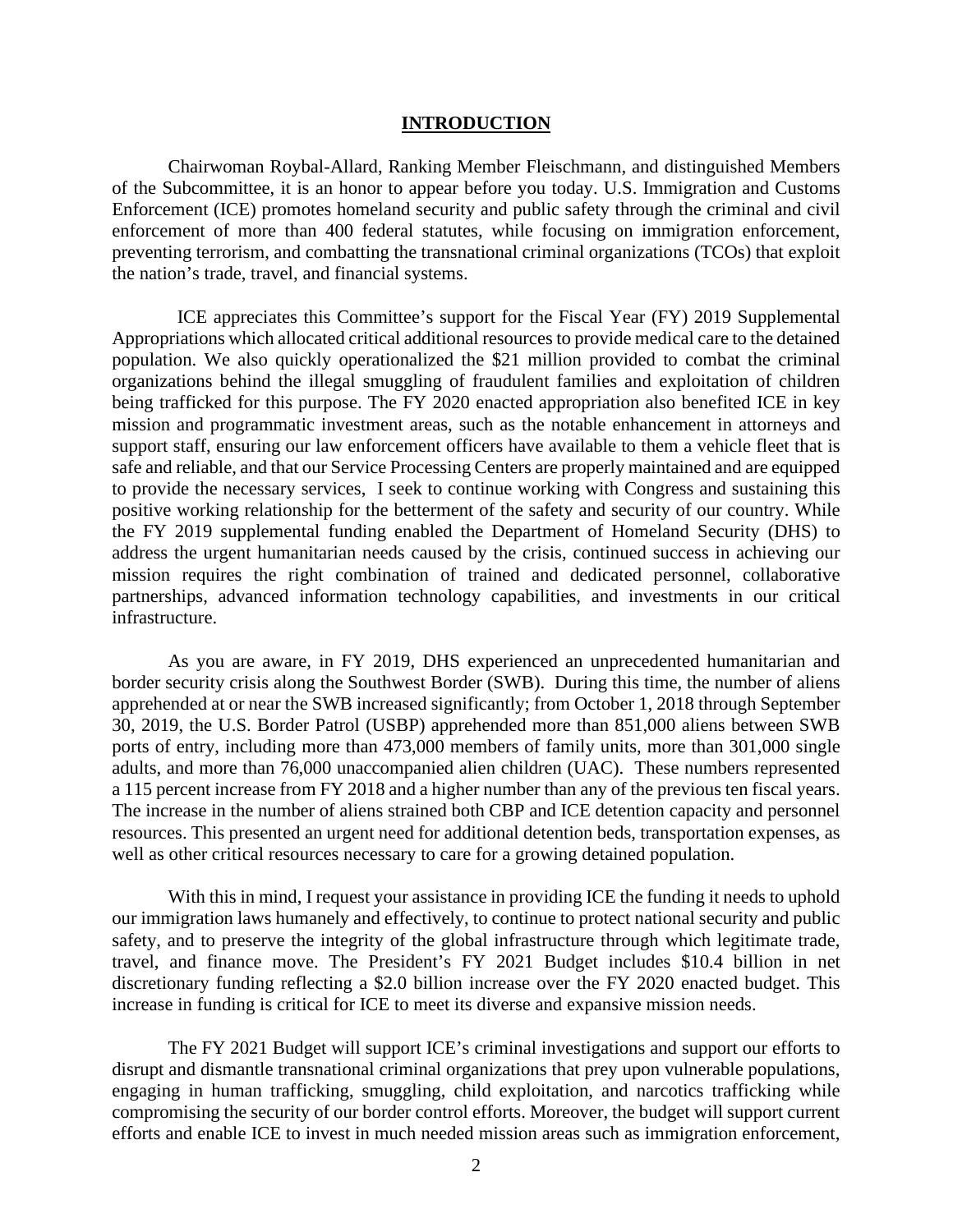care and custody of the detained population, and transportation and processing of aliens. Finally, the budget will facilitate workforce expansion and training, and the complementary information technology needed to meet the security challenges of the twenty-first century that threaten U.S. national security and public safety.

#### **ENFORCING IMMIGRATION LAWS**

Despite a decline from the peak number of apprehensions during the summer of FY 2019, DHS and ICE continue to grapple with the lasting effects of the border surge. ICE remains vigilant in our planning as border activity generally experiences seasonal spikes and a number of factors could trigger another border surge, including economic and political conditions in Central America and elsewhere around the world, as well as perceptions that those who enter the country illegally will be quickly released and be rendered immune from further enforcement. ICE projects that until fundamental changes are made to the immigration enforcement process—including legislation that addresses current legal loopholes that incentivize high levels of illegal migration—periodic surges at the border will continue, and the hundreds of thousands of cases that began during FY 2019 will continue to impact the entire immigration system for many years to come.

Even if no surge occurs along the border, the effects of the enormous number of illegal entries over the last two years will reverberate for years to come. Today, ICE's non-detained  $d$ ocket<sup>[1](#page-2-0)</sup> includes a record 3.3 million cases, a steep increase from 2.6 million in FY 2018 and 2.4 million in FY 2017, with over a million of these aliens having already received final orders of removal. The Department of Justice's Executive Office for Immigration Review (EOIR) issued roughly 181,000 final orders of removal in FY 2019 and approximately 70,000 final orders of removal in just the first quarter of FY 2020. As numbers continue to climb, they will further outpace ICE's ability to conduct its work identifying, apprehending, and detaining this staggering number prior to effecting removal. Unfortunately, ICE's inability to swiftly remove individuals so ordered by a federal judge weakens the integrity of the entire United States' immigration system, further adding to the misperception that there are no repercussions for illegally entering the United States and adds strength to this already significant pull factor. As a result, the administration's budget requests the law enforcement, attorney, and support staffing enhancements required to maintain the safety and security of our detained population, move cases in a timely fashion through the immigration court process, as well as to conduct enforcement actions to identify, arrest, and remove those who are illegally present and subject to removal.

The ICE Office of Enforcement and Removal Operations (ERO) primarily arrests aliens for civil violations of U.S. immigration law. In furtherance of this mission, it conducts enforcement actions based on intelligence-driven leads in communities nationwide (at-large arrests) and works with jails to identify aliens who are amenable to removal and who have been arrested by state or local authorities for criminal activity (custodial arrests). While ERO's immigration enforcement efforts are focused on the interior, the fluctuating and unpredictable situation at the Southwest Border directly impacts resource requirements in numerous ways.

The increase in migration in FY 2019 required ERO to redirect many of its enforcement resources, which has in turn negatively impacted the number of ERO's interior arrests, as well as the percentage of removals stemming from such arrests. In FY 2019, ERO's overall administrative

<span id="page-2-0"></span><sup>&</sup>lt;sup>1</sup> Non-detained cases consist of active removal cases for aliens not in ICE custody.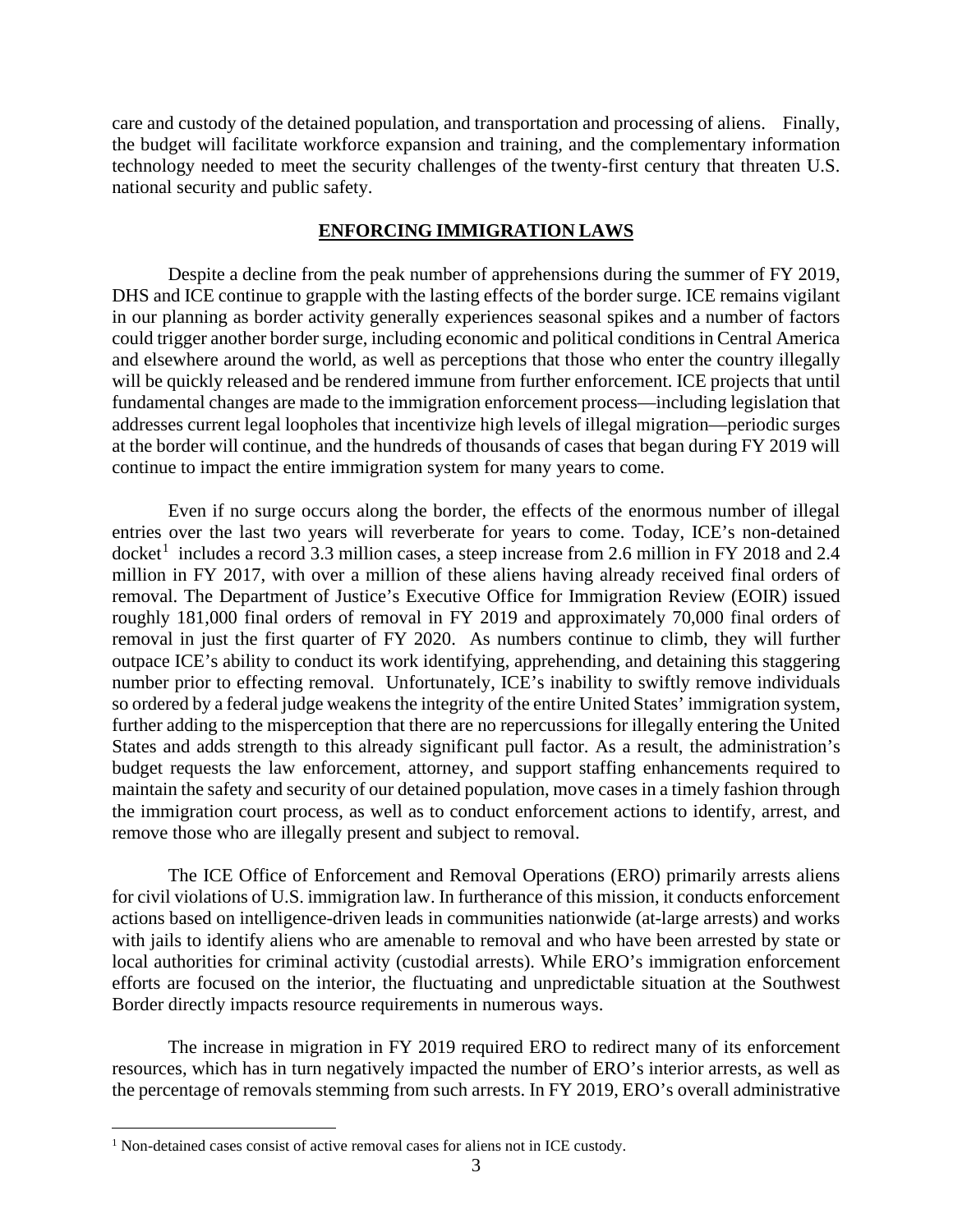arrests decreased by 10 percent from the last fiscal year, while administrative arrests of convicted criminals decreased by 12 percent, and at-large arrests decreased by 12 percent. Thus, while ERO continues to conduct enforcement in the interior of the United States, high levels of border apprehensions and limited resources have forced ICE to balance its support for border security with its interior public safety mission. Additionally, the increasing number of jurisdictions that refuse to cooperate with ICE's enforcement efforts continues to adversely affect the number of enforcement actions that ICE can take against removable aliens, especially those released from state or local law enforcement custody without notification to ICE. For those concerned with the safety and security of our communities, the impact of these sanctuary jurisdictions should give great pause. Book-ins resulting from ERO's Criminal Alien Program have continued to decease, from 40,424 at this point in FY 2019, to 35,232 in FY 2020 year-to-date, meaning that individuals sitting in local or state custody for violations of those jurisdictions' criminal laws are being released back into the communities, where many will re-offend, as opposed to being turned over to ICE for proceedings commensurate with their corresponding immigration violations.

Going forward, ERO will need additional enforcement resources to address the growing non-detained docket and the fugitive backlog, which surpassed 600,000 during the first part of FY [2](#page-3-0)020<sup>2</sup>, and will continue to grow due to continuing arrivals at the border, a 45 percent *in absentia* order of removal rate, and high numbers of aliens who violate their terms of release from ICE custody and abscond from the Alternatives to Detention (ATD) program. Without additional resources to actually effectuate a judge's removal orders, we will have an immigration enforcement and court system in which billions of dollars a year are spent to obtain orders, that are not worth the paper they are written on – with the exception of a small percentage, and mainly those who have come to ICE's attention through the criminal justice system. This budget seeks to address these issues by enhancing staffing in both the law enforcement officer and accompanying support staff ranks.

#### **MANAGING THE DETAINED POPULATION**

In FY 2019, ERO experienced a significant increase in overall book-ins, as well as bookins resulting from CBP activity at the border. During this time period, overall book-ins increased by 29 percent compared to FY 2018, while book-ins resulting from CBP activity jumped from 61 percent of overall book-ins in FY 2018 to 73 percent in FY 2019. ERO's Average Daily Population (ADP), which measures the number of individuals in ICE custody on an average day across the fiscal year, reached 50,165 detainees in FY 2019, an increase of 19 percent compared to FY 2018. Like ERO's initial book-ins, the increase in overall ADP was driven by the increased CBP activity at the border, with CBP apprehensions accounting for 60 percent of those in custody, and ERO administrative arrests in the interior accounting for only 40 percent, while in FY 2018, CBP apprehensions accounted for 46 percent and ERO arrests counted for 54 percent. Although the FY 2019 ADP increased significantly during this time period, it does not fully capture the impact of the border crisis and its effects on the detention system. At the peak of the crisis in August 2019, ERO had over 56,000 aliens in detention, and both ERO and CBP were forced to conduct unprecedented direct releases of hundreds of thousands of aliens into the United States. During

<span id="page-3-0"></span><sup>&</sup>lt;sup>2</sup> FY 2018 non-detained fugitive alien total was 565,892. The fugitive backlog surpassed 600,000 toward the end of December 2019.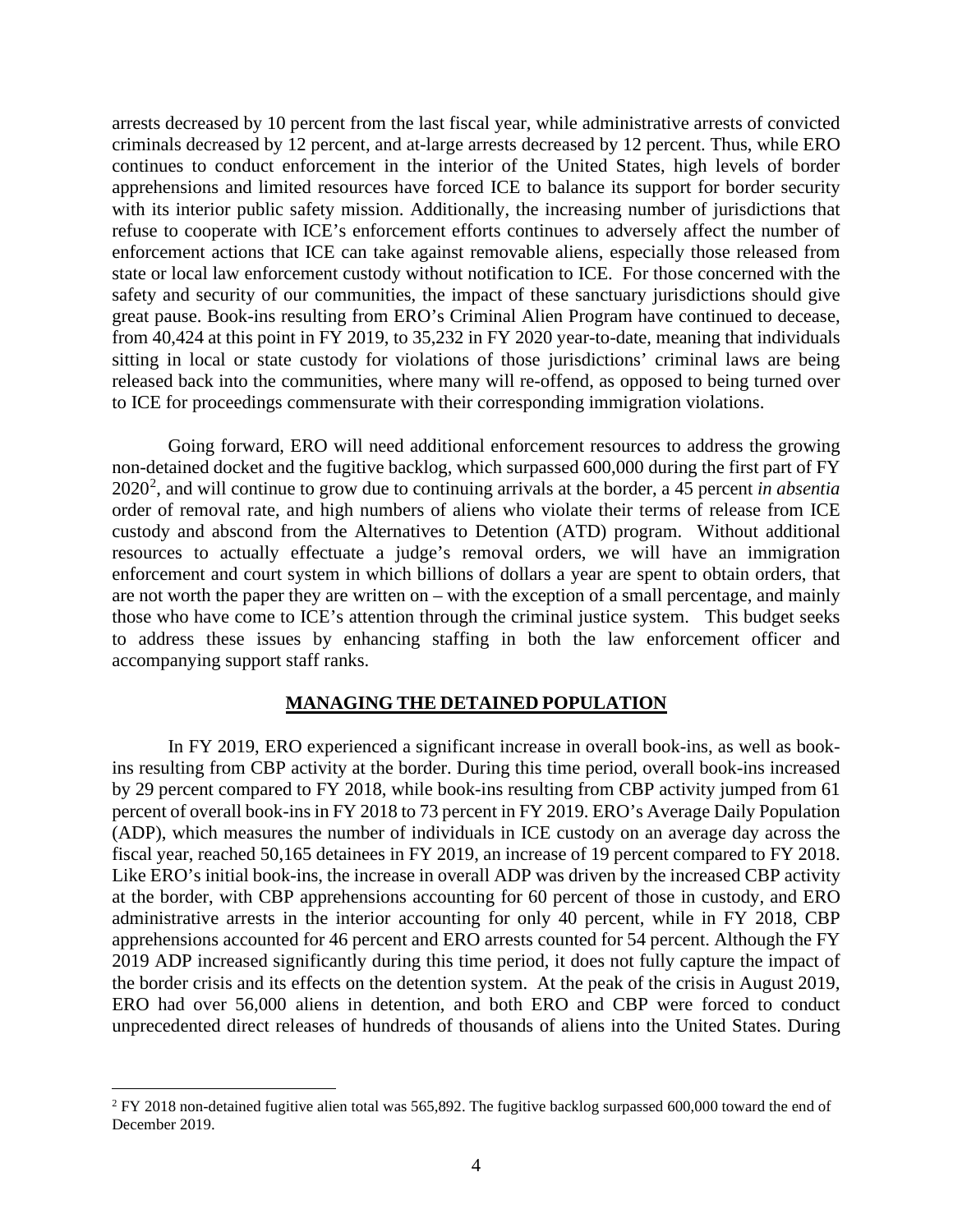this time ICE directly released approximately  $200,000$  family unit members from its custody<sup>[3](#page-4-0)</sup>, while CBP was also forced to conduct direct releases of thousands of members of this population who were never turned over to ICE and are not represented in ICE's release data as a result.

Since ERO's limited detention beds account for only a small fraction of those who are amenable to removal, the agency's detention resources are primarily focused on individuals who represent a threat to public safety, for whom detention is mandatory by law, or who may be a flight risk. In fact, ICE generally detains approximately 1.5 percent of all aliens on its dockets. This budget requests funding supporting a total of 60,000 detention beds, including 55,000 adult beds and 5,000 family beds. As previously noted, these beds are necessary for ICE to respond quickly to border surges, prevent wholesale catch and release, manage detained cases with medical conditions that require cohorting, and to effect the proper and efficient removal of aliens with final orders of removal, which increased from just over a million at the end of FY 2018 to more than 1.16 million as of March 2020. In addition to our current detained population, operationally we are also planning to expand key enforcement programs, such as partnering with State and Local facilities under 287(g) authorities within the INA and partnerships that will necessitate a need for additional detention capacity, along with surging other ICE and DHS resources to jurisdictions with large numbers of at-large criminal aliens and fugitives, among other operational adjustments. These include our 287(g) Jail Enforcement Model, which has 76 partnerships in 21 states as of March 2020, as well as the Warrant Service Officer program, which launched in May 2019 and has since expanded to include 49 partnerships in five states. It also includes our partnership with DHS colleagues, who are assisting us with surging resources to jurisdictions with large numbers of at-large criminal aliens and fugitives, as well as other operational adjustments necessary to address current backlogs.

# **ALTERNATIVES TO DETENTION**

ICE's ATD program uses technology and case management to monitor aliens' court appearances and compliance with release conditions while their removal proceedings are pending on the non-detained immigration court docket. ATD is not a substitute for detention but may complement immigration enforcement efforts by offering increased supervision for a relatively small subset of eligible aliens who are not currently in ICE detention. Additionally, while more resources would improve the efficacy of ATD at the current level of enrollment of approximately  $90,000<sup>4</sup>$  $90,000<sup>4</sup>$  $90,000<sup>4</sup>$  participants, the program already faces significant resource and enforcement challenges and is not a viable solution for addressing the more than 3.3 million cases on the continually expanding non-detained docket.

To demonstrate some of the financial impact of increased enrollment, ICE looked at the approximate cost of enrolling one very limited group of aliens: family unit heads of household apprehended at the Southwest Border during FY 2019 – and excluding all other populations such as the 367,000 single adults apprehended or deemed inadmissible at the border during the same

<span id="page-4-0"></span><sup>3</sup> ICE began manually tracking the number of family unit members released from its custody on December 21, 2018. Between December 2018 and September 30, 2019, ICE released approximately 200,000 family unit members across its four Field Offices covering the Southwest Border. Most of these aliens were apprehended by the USBP, subsequently transferred to ICE custody, and released into the interior of the country shortly thereafter.

<span id="page-4-1"></span><sup>4</sup> ATD participant data is current as of February 15, 2020.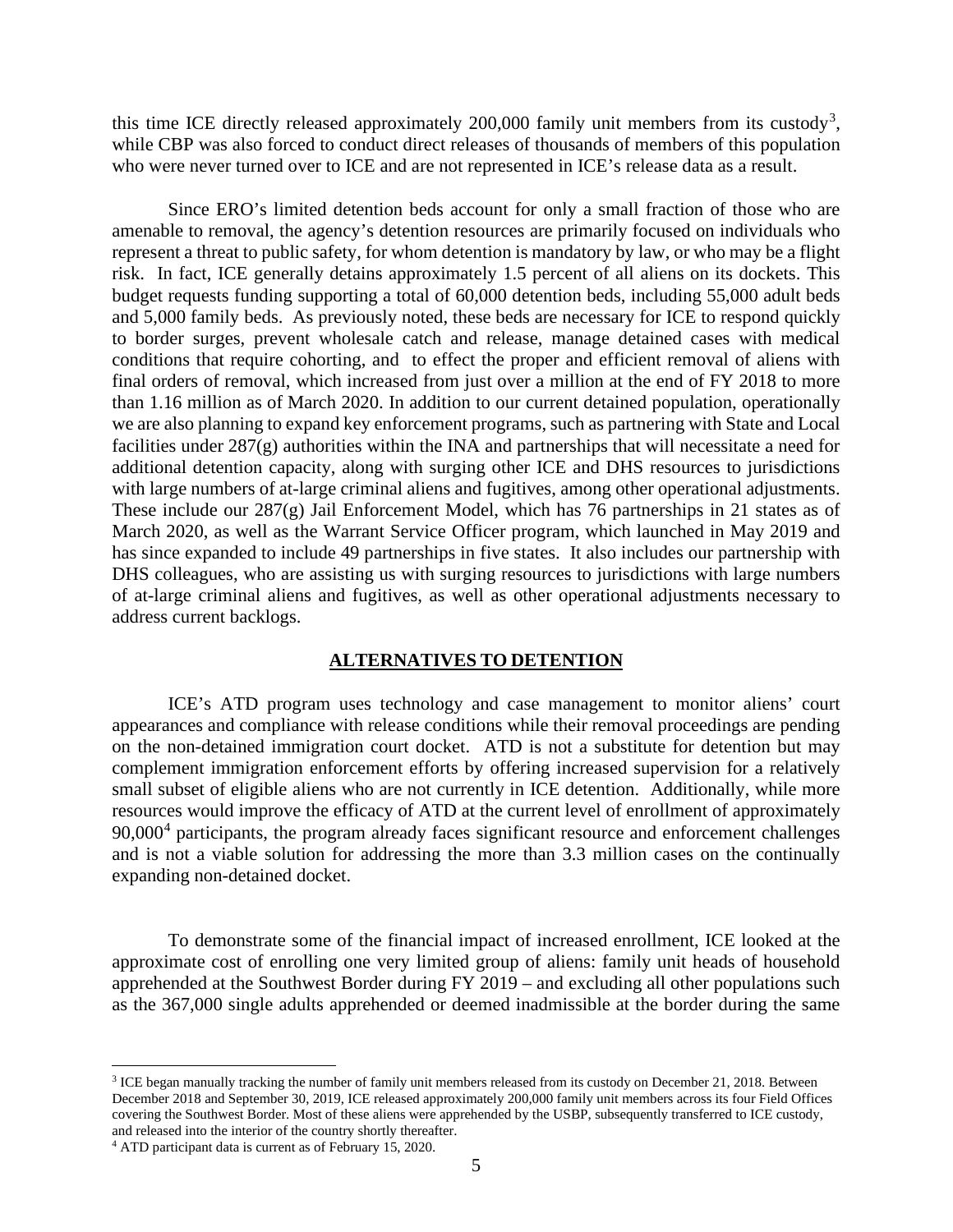time period, all those apprehended or deemed inadmissible after the close of FY 2019, current single adult ATD participants, and ERO's administrative arrests in the interior.

According to CBP records, in FY 2019, 473,682 members of family units were apprehended or deemed inadmissible along the Southwest Border, including 228,342 adult heads of household. If only these 228,342 heads of household were enrolled in ATD, at a fully burdened rate of \$7.29 per day per participant, it would cost \$1.6 million to enroll them in ATD for a single day or about \$600 million for an entire year – nearly double the FY 20 budget for the entire ATD program. Given that non-detained cases often take years to conclude, and these costs do not take into account enforcement and detention requirements for the quarter of family unit ATD participants who absconded in FY 2019 or to locate and apprehend those that are ordered removed—as the vast majority are, ICE believes that this is a very conservative estimate, and the actual cost of ATD for enrolling this limited group would likely be significantly higher. It is also important to note that this \$600 million cost estimate does not include any other populations, demonstrating the magnitude of the resources that would be required to expand ATD appropriately.

While ICE has already expanded its use of ATD from approximately 23,000 participants in FY 2014 to a current participant level of approximately 90,000, in FY 2020 YTD, at the request of Congress and in response to the crisis at the Southwest Border, this expansion has come with a number of challenges, including high levels of absconders—particularly among recently enrolled family units. In FY 2019, the absconder rate<sup>[5](#page-5-0)</sup> for family units was 26.9 percent, more than double the 12.3 percent absconder rate for non-family unit participants, demonstrating the growing challenges such enrollments create for immigration enforcement. It should also be noted that these rates likely significantly underestimate the real non-compliance rates, as due to the expense of prolonged ATD, most of these individuals are removed from the program long before their cases are concluded, and some even before having their first hearing. Additionally, in FY 2014, ICE spent \$91 million on ATD, which resulted in 2,157 removals; ATD funding increased to 274.6 million in FY 2019; however removals of participants has insignificantly increased, as only 3,125 were removed that fiscal year. In essence, this additional investment in ATD of \$183.6 million has only led to an additional 968 removals, at a cost of \$189,669.42 per additional removal.

Thus, while ATD can complement other immigration enforcement efforts when used appropriately on a vetted and monitored population of participants, the program has not proven to be effective in facilitating ERO's ultimate mission of removing aliens with final orders or providing timely resolution for those who spend years with their cases in limbo. While funding for the program has increased, it has not kept pace with the level of enrollment and enrolling additional participants without corresponding enforcement resources will only exacerbate existing problems and add to the growing fugitive backlog. ICE first and foremost needs the resources to keep all ATD participants enrolled through the pendency of their proceedings, and to locate, arrest, detain, and remove those who violate the terms of their enrollment or receive final orders, rather than continually expanding enrollment under current conditions.

# **MIGRANT PROTECTION PROTOCOLS**

<span id="page-5-0"></span><sup>5</sup> Absconder Rate = Count of Absconders/Count of Overall Terminations. ICE calculates the percentage of absconders by looking at the overall number of aliens who concluded the ATD program in a given time period ("overall terminations"), and the number of those terminations which occurred due to a participant absconding.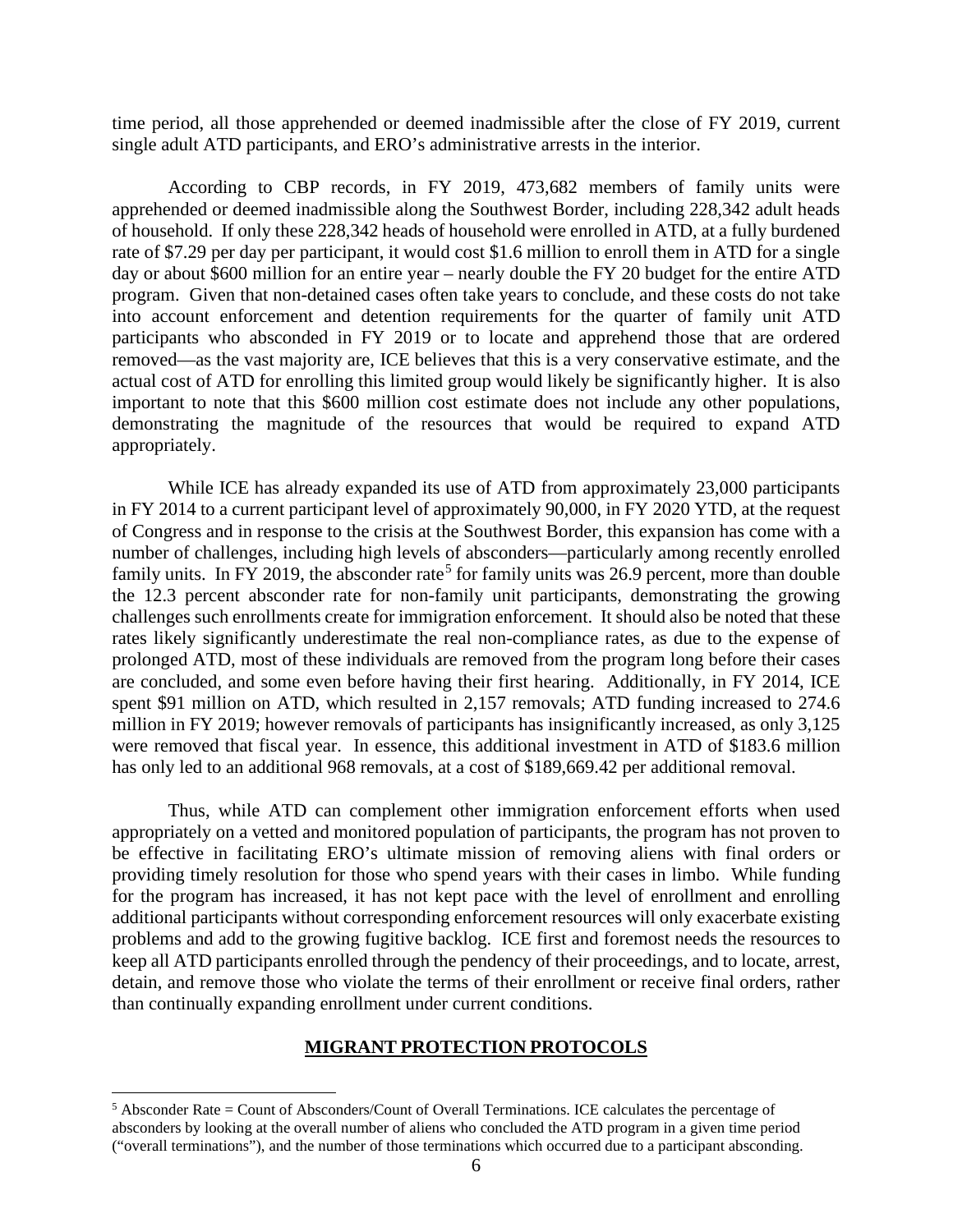Migrant Protection Protocols (MPP) have been in place since January 2019. Since its inception and through January 2020, over 59,000 migrants have been enrolled, each receiving a Notice to Appear date and time. Hearings are taking place at temporary hearing facilities at both the Brownsville and Laredo, TX, Ports of Entry, and at EOIR hearing rooms in San Diego and El Paso.

The FY 2021 budget requests \$126 million to address the annual cost of operating the two temporary hearing facilities, and it accounts for ICE-incurred transportation expenses shuttling case participants to EOIR hearing rooms not immediately proximate to the border. This request also accounts for the ongoing administrative and bailiff service activities within the Brownsville and Laredo sites.

## **LEGAL SUPPORT**

The FY 2021 Budget requests \$62.7 million for staffing and facilities funding for the ICE Office of the Principal Legal Advisor (OPLA) to address structural staffing shortfalls and to start to catch-up with the Department of Justice's (DOJ) Executive Office for Immigration Review (EOIR) staffing and hearing room expansion. The funding supports an additional 421 attorneys and 122 legal support staff to handle litigation matters from a growing number of Immigration Judges that has far outpaced OPLA attorney growth. Since 2017, EOIR's authorized and funded number of IJs has increased 77 percent, while in comparison, OPLA's funded number of personnel has only increased by 12 percent. The FY 2021 budget request sets us on a path towards achieving a staffing resource balance with EOIR to ensure that a properly trained, equipped and prepared OPLA attorney is ready to represent the U.S. government in immigration court. The funding would also enable OPLA to address EOIR's 163 new courtroom expansion plans in 2021, some of which are in locations where OPLA has no presence at this time. Increasing the number of immigration judges without the commensurate increase in OPLA support at those locations may result in the U.S. government not being represented in immigration proceedings.

#### **COMBATTING TRANSNATIONAL CRIMINAL ORGANIZATIONS**

The FY 2021 Budget includes an increase of \$259.3 million for Homeland Security Investigations (HSI), the principle investigative arm of DHS responsible for investigating transnational crime and threats, and for disrupting and dismantling global criminal enterprises and terrorist networks that threaten or seek to exploit the customs and immigration laws of the United States. Utilizing its unique and expansive criminal and administrative authorities; strategic law enforcement and non-governmental partnerships; robust international footprint and connectivity; and cutting-edge technology and innovation, HSI successfully identified and mitigated systematic vulnerabilities in our nation's border, financial, trade, and transportation systems. HSI's investigative efforts both at home and abroad helped protect U.S. national, border, and economic security and ensure the safety of the public and of our communities.

Appropriations received in FY 2019 resulted numerous record-breaking successes for HSI, with investigative efforts leading to 37,547 criminal arrests in FY 2019, the highest arrest total since the agency's inception, and an increase of 3,200 arrests over FY 2018. Additionally, HSI successfully protected the public from crimes of victimization and exploitation, arresting 2,197 criminals for human trafficking offenses and 3,957 predators for child exploitation violations. HSI employs a victim-centered approach to its investigations, identifying and/or rescuing 428 human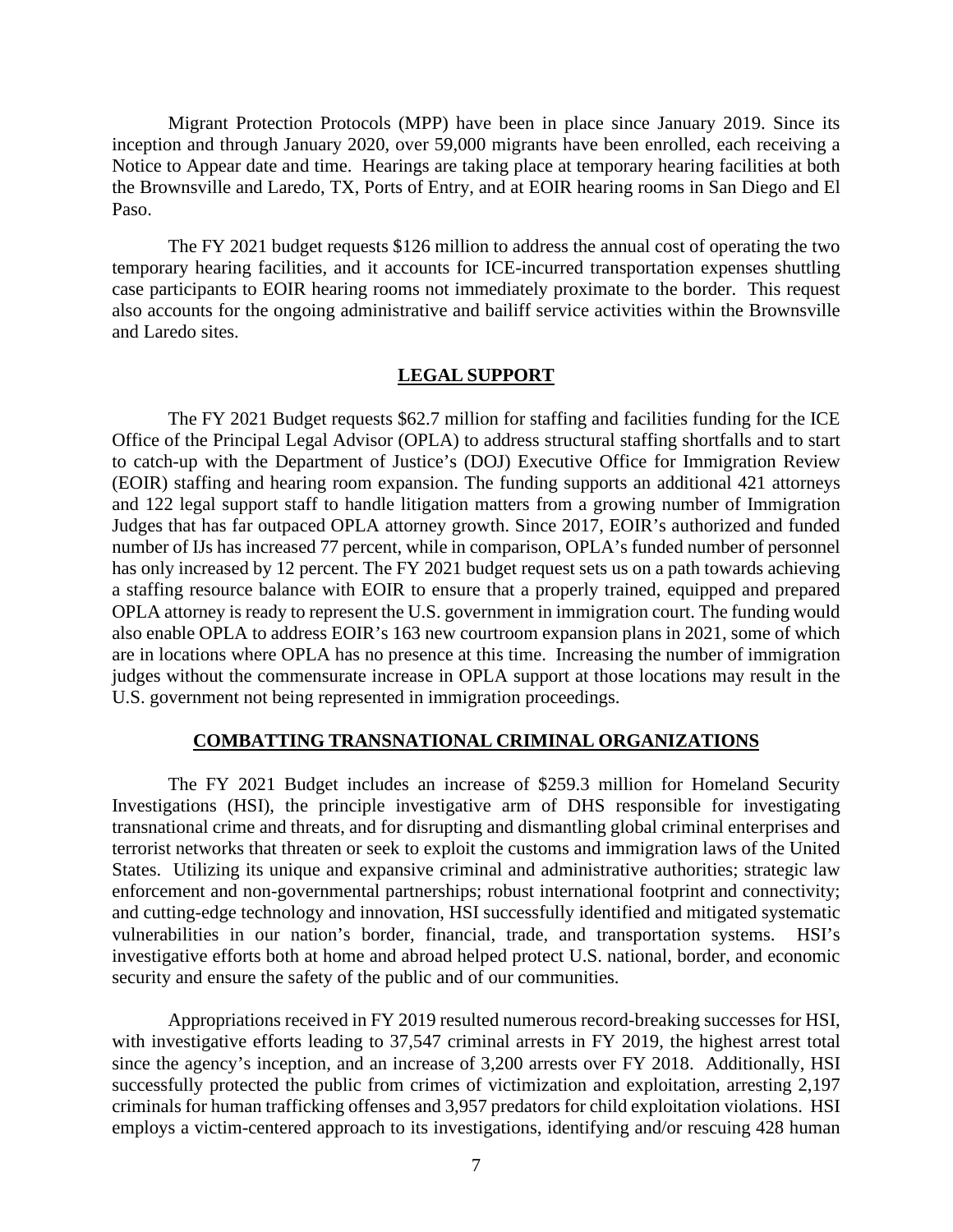victims of human trafficking and 1,069 victims of child exploitation. Moreover, HSI addressed the threat to our communities posed by violent transnational gangs, leading to the criminal arrests of 3,886 gang members, including 337 arrests of members of the notoriously violent MS-13 gang. In its continued effort to combat TCOs and prevent them from obtaining the criminal proceeds that fund their operations, HSI also seized over 775 million dollars in currency and assets in FY 2019.

In FY 2019, HSI responded to the crisis at the Southern Border by dedicating personnel to assist in combating the trend of fraudulent families crossing the border to enter the United States. These teams consisted of special agents, intelligence analysts, forensic interview specialists, and document fraud examiners who deployed to interview groups suspected of fraudulently claiming familial relationships in order to facilitate human smuggling activity. As a result of these efforts, to date, HSI has identified 761 fraudulent family units, 1,100 fraudulent documents, and presented 1,261 individuals for criminal prosecution, with 1,106 being accepted for prosecution.

One of the tools utilized by these deployed teams was Rapid DNA technology. HSI conducted an initial pilot in May 2019 and then launched a second pilot of DNA testing— Operation Double Helix 2.0, which began on July 15, 2019. ICE received \$5.5 million in the supplemental for this effort, allowing for over 10,000 DNA tests at 7 locations along the Southern Border. The pilot has since expanded to 4 additional locations bringing the total number of testing locations to 11. To date, Operation Double Helix 2.0 has resulted in 3,114 family units being tested with 275 family units (9%) testing negative for familial relationship. Based on those results 372 individuals have been presented for prosecution and 218 have been accepted. As a result of these deployments of personnel to the Southwest Border to conduct interviews, detect fraudulent documents, and conduct Rapid DNA testing, HSI has seen a dramatic decrease in the number of fraudulent family incidents over the past few months, indicating our efforts have impacted the use of family fraud to circumvent our nation's immigration laws at the border.

In FY 2019, HSI also began receiving intelligence about children who had recently entered the United States along the southern border as part of family units who then departed the United States a short time later on flights accompanied by unrelated adults who were in possession of notarized letters purporting to grant permission to fly with the child back to Honduras or Guatemala. To combat this trend HSI initiated Operation Noble Guardian in May of 2019, and to date, have encountered over 790 children who entered the United States as part of a family unit and then departed the United States to return to Central America a short time later. This operation has resulted in 444 administrative arrests, 6 criminal arrests, the rescue of 8 children, and has led to several significant ongoing HSI investigations involving hundreds of recycled children.

The FY 2021 Budget request would enable HSI to continue to accomplish its critically important mission, and to protect the American people and its borders from the criminal elements that endanger it. Specifically, this funding would enable HSI to hire an additional 223 full time personnel to support anticipated increases in investigative workload along the Southwest Border resulting from CBP staffing increases and additional non-intrusive inspection technology (NIIT) deployments at ports of entry. Additionally, funding in the amount of \$7.3 million dollars would be expended for the continuation of ICE's Tactical Communications (TACCOM) regional initiative.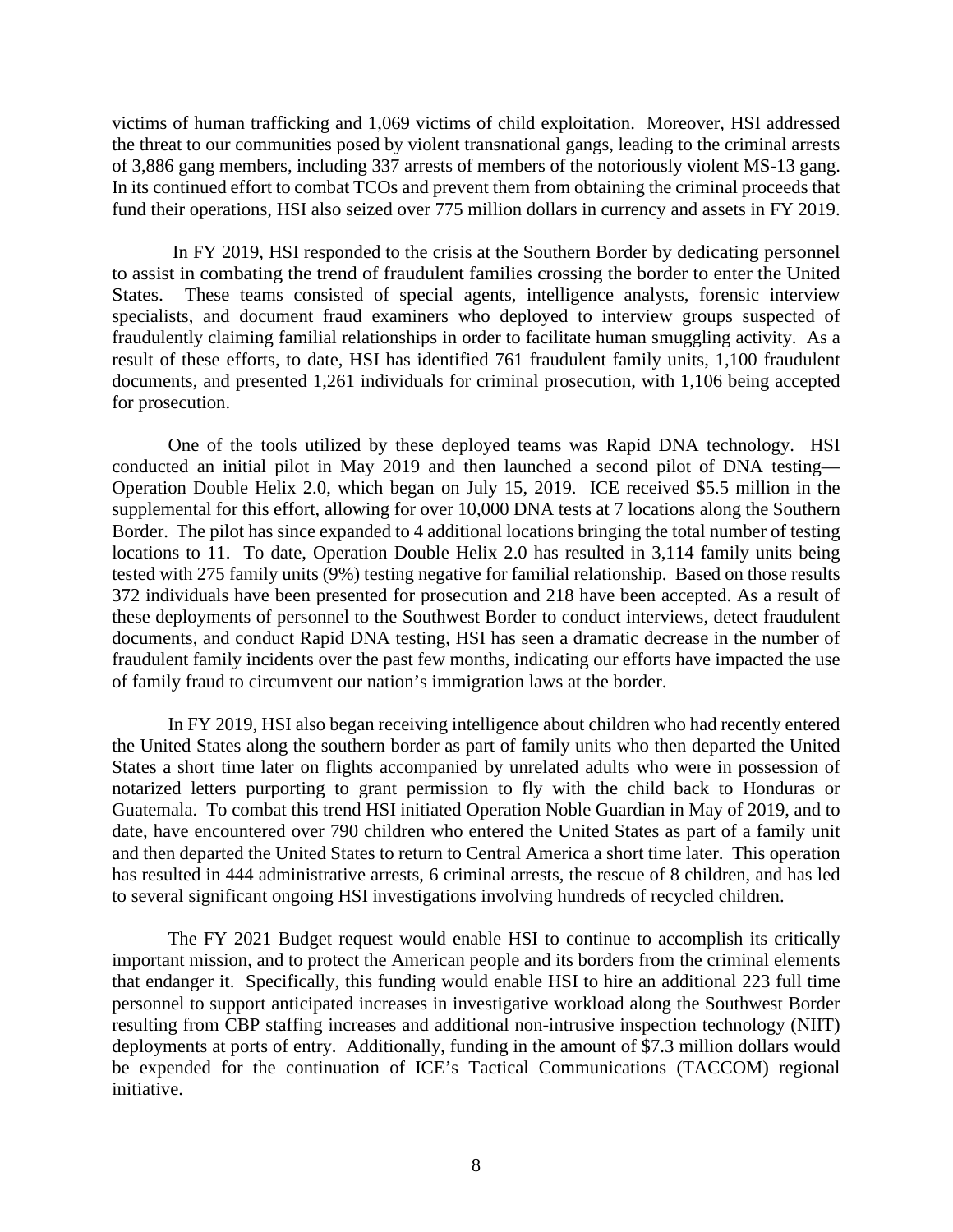This budget also includes an increase of \$6.5M to fund the salaries of 89 cross-designated Task Force Officers (TFOs) to allow them to better support HSI in countering criminal organizations that threaten our borders. These TFOs mainly serve on HSI-led Border Enforcement Security Taskforces (BESTs) located throughout the U.S. and are a key component in the fight against TCOs involved in the smuggling of drugs, human smuggling and trafficking, and currency through their long-established networks and smuggling routes. HSI created 7 new BEST units around the country in FY 2019 and strategically placed them in new locations to disrupt opioids coming into the United States through multiple avenues, including International Mail Facilities and Express Consignment Carriers. HSI special agents continued to be at the forefront of the U.S. government's efforts to fight the opioid epidemic, seizing 12,466 pounds of opioids in FY 2019, a 2,538-pound increase over FY 2018. In the fight against fentanyl, HSI made over 2,100 fentanylrelated arrests – an increase of 45 percent from FY 2018 – and seized 3,688 pounds of fentanyl – nearly 950 pounds more than in FY 2018. Additionally, HSI seized 463,889 pounds of cocaine and 145,117 pounds of methamphetamine during FY 2019. TFOs assigned to BESTs play a crucial role in supporting this effort and enabling HSI to efficiently and effectively address this increased workload.

#### **POSITIONING OUR WORKFORCE TO MEET THE MISSION**

ICE's most valuable resource is its people: the incredibly dedicated, professional men and women who are on the front lines enforcing our immigration laws, representing the government in court, building cases to topple transnational criminal organizations, and providing the logistical and administrative support to ensure effective and efficient operations. To that end, the FY 2021 President's Budget supports robust growth in ICE personnel to continue hiring gains made over the past several fiscal years and to ensure that ICE has the right mix of people in the right locations working on the right matters to keep our borders secure, and our country and its citizens safe.

 Specifically, the FY 2021 budget request includes 2,844 law enforcement officers, including 2,095 Deportation Officers and 749 Criminal Investigators. Deportation Officers will work critical issues such as management of ICE's detained docket and the non-detained population (of which there are over 3.3 million aliens), as well as intelligence gathering and counterterrorism activities. ICE's Criminal Investigators will conduct investigations into the illicit cross border movement of people, goods, and money into, out of, and throughout the United States. Through investigations, operations, and initiatives targeting significant transnational criminal activity – such as human trafficking; child exploitation; the smuggling and distribution of opioids, fentanyl, and other dangerous narcotics; violent gang activity; financial crime; weapons and sensitive technology proliferation and smuggling; and cybercrime – these Criminal Investigators will ensure public safety and national security, and will protect the American people and its borders from the criminal elements that endanger it.

As mentioned, this budget request also supports 421 attorneys who will represent the United States Government in immigration proceedings. This cadre of attorneys will help ICE begin to catch up to the recent expansive growth of Immigration Judge teams, and hopefully mitigate the prospect of "dim courtrooms," locations where no ICE attorneys are present, absent the infusion of these critical staffing resources.

 Lastly, 1,371 operational support personnel are included in the request. This includes intelligence analysts to support Criminal Investigators, legal support staff to support ICE attorneys,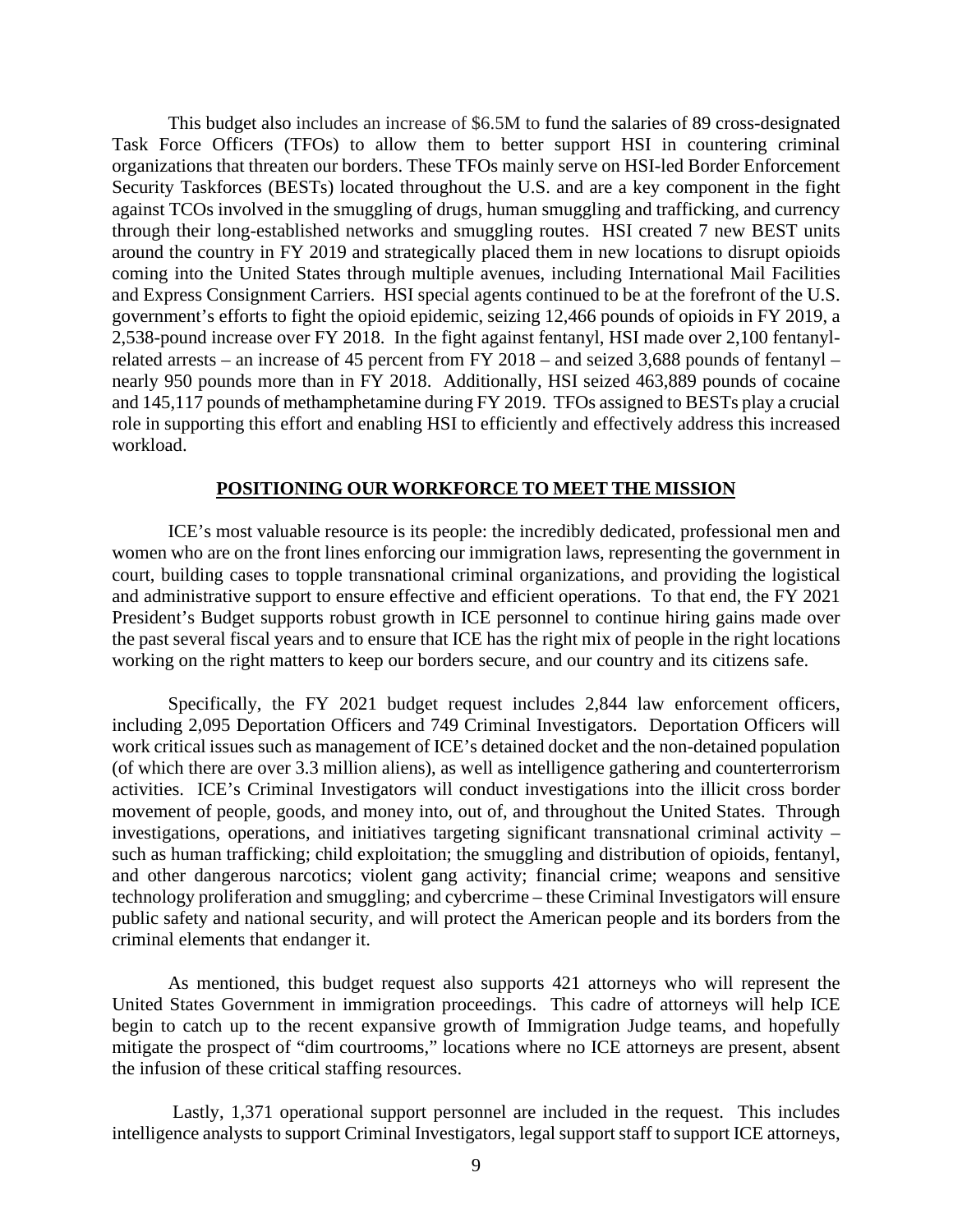and the oftentimes overlooked mission support personnel supporting contracting, data governance, and infrastructure and other support functions, which are absolutely critical to the overall operation of the agency.

# **INVESTING IN INFORMATION TECHNOLOGY AND INFRASTRUCTURE**

This budget request seeks enhancement funding in mission-centric information technology systems and addresses long-standing deficiencies in critical infrastructure and in our asset classes; vehicles, facilities repair and maintenance, and IT refresh.

Funding is requested to enable HSI to improve data analytics and streamline information delivery that will piece the disconnected dots of illicit behavior, such as in the areas of money laundering and worksite enforcement operations planning and execution. Additional funds are requested to continue modernizing our end-to-end case management system through the Title 8 (T-8) initiative, which will improve functionality for our officers and improve reporting capabilities through increased automation, thereby enabling ICE to provide greater visibility and granularity to Congress on its operations. I thank this Committee for its past support for this initiative, including with the FY 2020 enacted appropriation, helping us make key investments in these IT capabilities.

We also need to capitalize our critical asset programs our front-line operators rely upon not only for their responsibilities, but for their safety. This means properly functioning vehicles, secure communications, and adequate mission-enabling IT and facilities infrastructure to effectively and safely fulfill our law enforcement mission. I thank this Committee for its fleet funding included in the FY 2020 enacted appropriation, and we have a good plan to share with you on how we will execute this funding this year, and beyond, which includes introduction of a cost-effective leasing program. We need to continue making sound investments in our ICE-owned facilities to ensure the safety and well-being of our federal employees as well as the care of those in our custody. We ask that you provide specific funding for our facilities projects, so that our operational programs do not need to underwrite our exceedingly long list of repair and maintenance projects at ICEleased facilities where our front line personnel do the work so critical to the national security and public safety of this country. Continued use of program funding for required infrastructure, improvements and repairs creates unpredictable and damaging effects on programs.

#### **CONCLUSION**

ICE continues to work to balance effective law enforcement with the large number of aliens, including family units, arriving at our borders and already in-Country. The increase in the flow of migrants and the change in those who are arriving at our border are putting migrants, particularly young children, at risk of harm from smugglers, traffickers, criminals, and the dangers of the difficult journey.

Funding people, technology, and equipment are especially prudent investments given today's challenges. We believe no other investment will return more operational value on every dollar than the extraordinary men and women of ICE. Removing illicit narcotics, dismantling